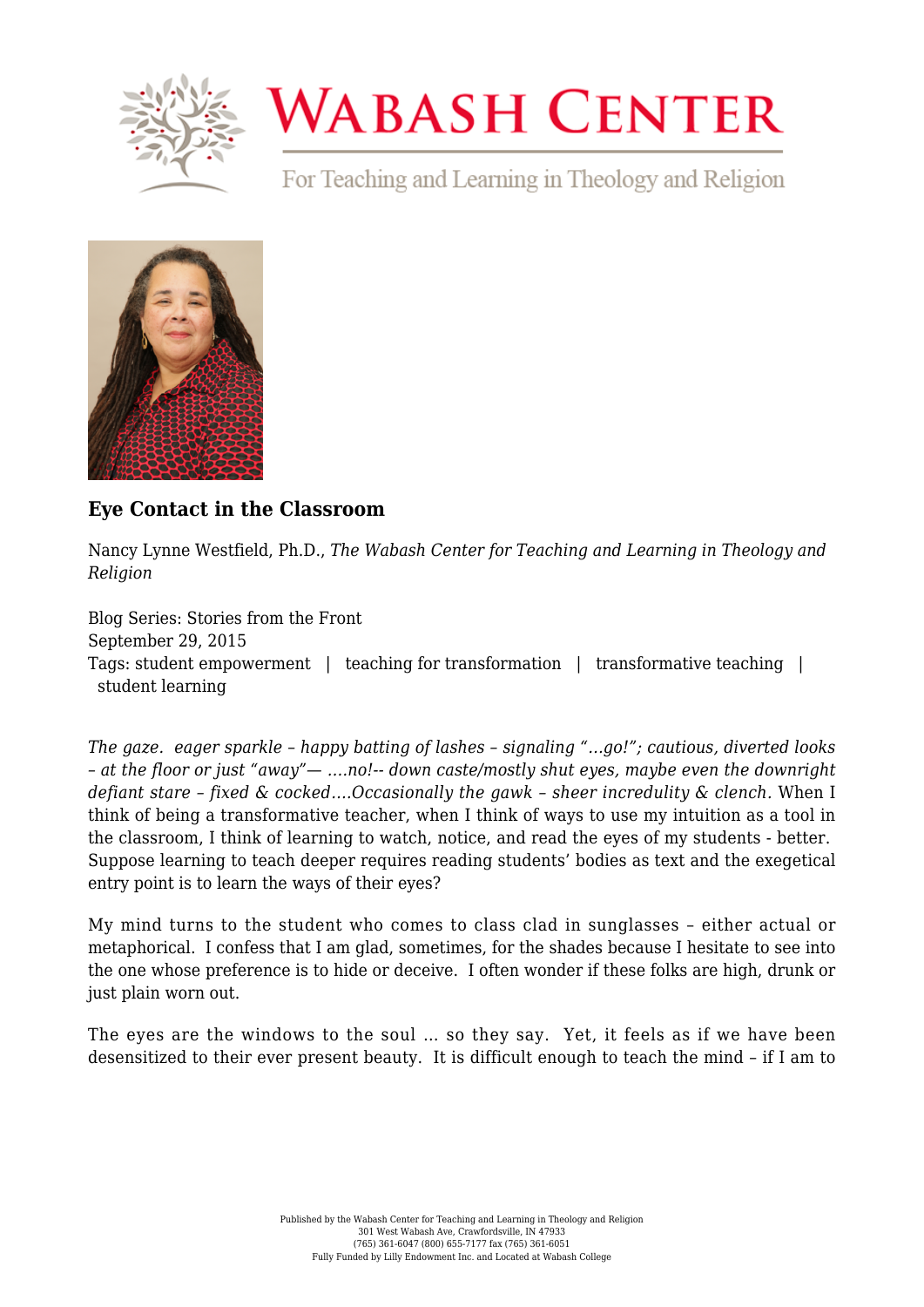teach the soul, to deeply see a student and risk being seen – then what? Does my disciplinary expertise prepare for the possible formation or likely disturbance which arises with the power of gazing into the eyes of my students? Does my tenure afford me license to nurture and foster the intimate joining which comes with meaningful regard? When I look at my students and they look back, in what ways are we mutually responsible, conjoined in the sacredness of teaching, co-creators of new universes?



A challenge of looking into the eyes of

students is that when our eyes meet, I risk knowing them as human beings with diverse dimensions – so many stories. Their stories tell of triumph, conquest, defeat, joys and woundednesses. The plots of the women morph them before my very eyes into wife, corporate exec, and nana/mee-maw/goo-goo. Men transmute - turn-into Poppa, warrior, husband, and Brotherman. If I am close enough to see their eyes, it is likely I am close enough to smell their fragrance, notice their shoes and be touched in return – no doubt changed.

I am learning to risk looking at them, not with hard eyes of authority, but with soft eyes of expectation and anticipation. I routinely ask students to read aloud an entire essay submitted for grading. I coach the students selected to read. In preparation, I shower them with words of confidence and assurance. Equally important for this learning activity, I prepare the students who are the audience for the reading by chiding them to be open and welcoming as their colleagues disclose their thoughtful work. The first time I gave these instructions I said the following statement as a light-hearted zinger to those who would be listening to the essays. Now, these directions have become part of my script for this perennial learning activity. With a Black-momma eye-roll which communicates (universally) my expectation of behavioral compliance in public spaces, I said, *"When your colleague is reading her essay, do not look upon her as you look upon me – instead* (dramatic pause for effect) *look upon her with soft eyes. Signal her with your soft eyes your interest in her work. Tell her with your eyes that you recognize she is attempting something very difficult."* These instructions found great resonance with the students and have been respected each time a student reads aloud his essay.

While soft eyes are not needed for every learning experience or for every teaching moment, consistent awareness of eyes is the working challenge. Eyes who dare look into another's